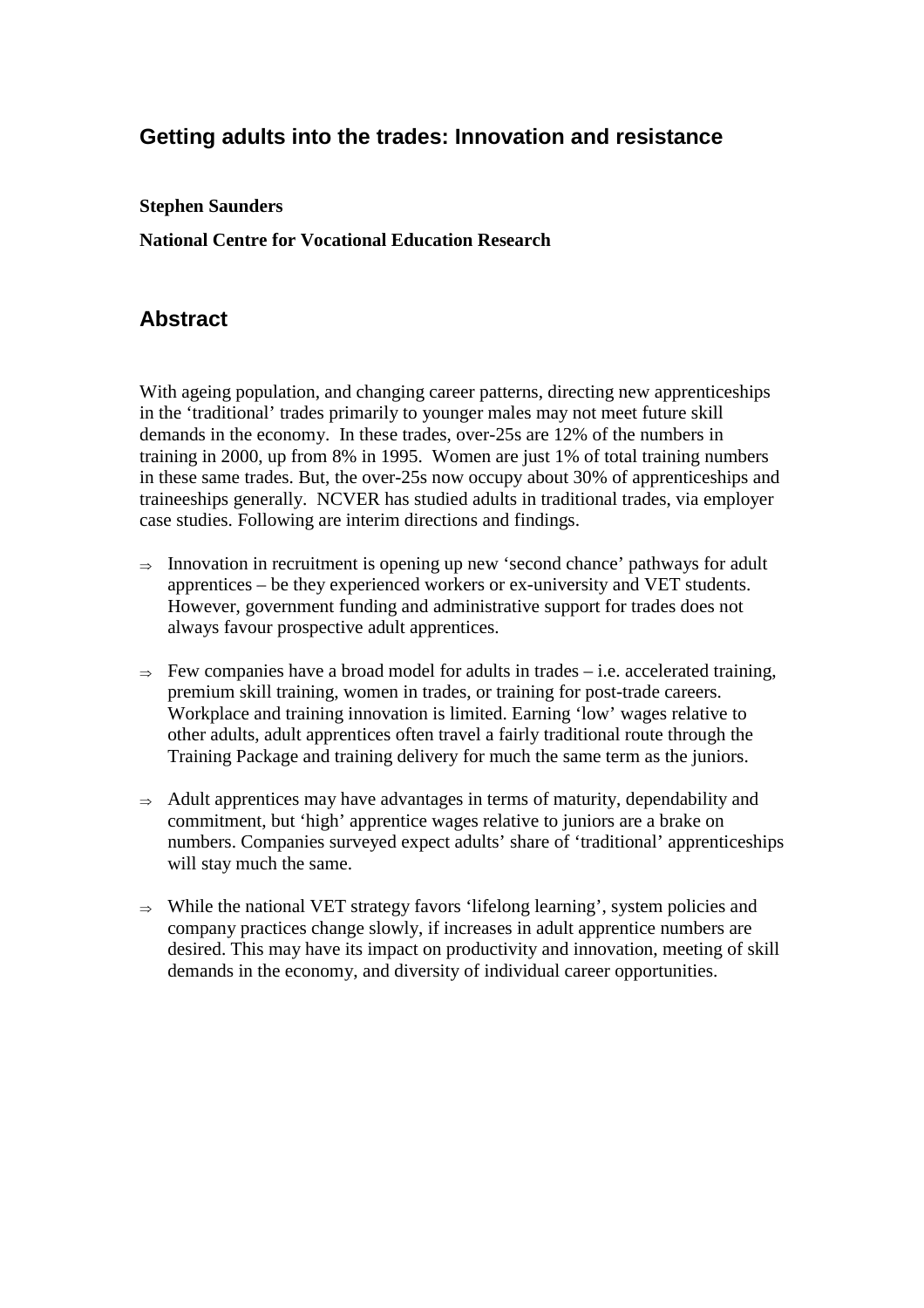# **Getting adults into the trades: Innovation and resistance**

#### **Stephen Saunders**

### **National Centre for Vocational Education Research**

#### **Introduction**

With the ageing of the Australian population, changing life career patterns, and continuing shortfalls in supply in the 'traditional' trades, school leaver apprenticeships no longer meet most or all demands. Adults are becoming an increasingly important recruitment source.

An NCVER study is to be published in 2002 as the NCVER report *Getting adults into the trades*. The study looked at statistics and research on adults in trades, following up with employer case studies. The report develops themes and strategies for getting adults into the trades.

Australia's vocational education and training (VET) system has been transformed. After a long period of little growth, training numbers grew rapidly from 1995. The training system has more than doubled in size, from 136 000 contracts of training in mid-1995 to 295 000 by the end of 2000. Traineeships now comprise half of the numbers in training, compared to 10% in 1995. Women now comprise more than 30%, compared to 5% in 1995.

Traineeships have expanded around, rather than at the expense of, the trades. The trades, and the core 'traditional' trades groups (metal, auto, electrical and electronic, and construction), have maintained their training numbers and shares of total employment. They absorb new technologies and skills to stay relevant to the contemporary Australian economy.

However, the composition of trade training is quite different from that of contracted training generally or VET studies generally.

Whereas the 25-and-over age group accounts for more than 60% of VET places and 30% of all training at the end of 2000, they only occupy about 14% of all 'trades and related' training or 12% of all training in traditional trades. Women occupy virtually 50% of VET places and more than 30% of all training places at 2000, but just 13% in 'trades and related' and 1% in the traditional trades. The issue of 'women in trades' appears to have fallen down in VET policy.

While there is little research relating directly to the question of 'adults in the traditional trades', a number of recent VET studies and reports are relevant to the consideration of their prospects. As a background to the case studies, these were considered in the NCVER study.

The post-1998 new apprenticeships system and recognition framework, the NCVER report notes, introduce revised concepts for trade training and adults in trades. These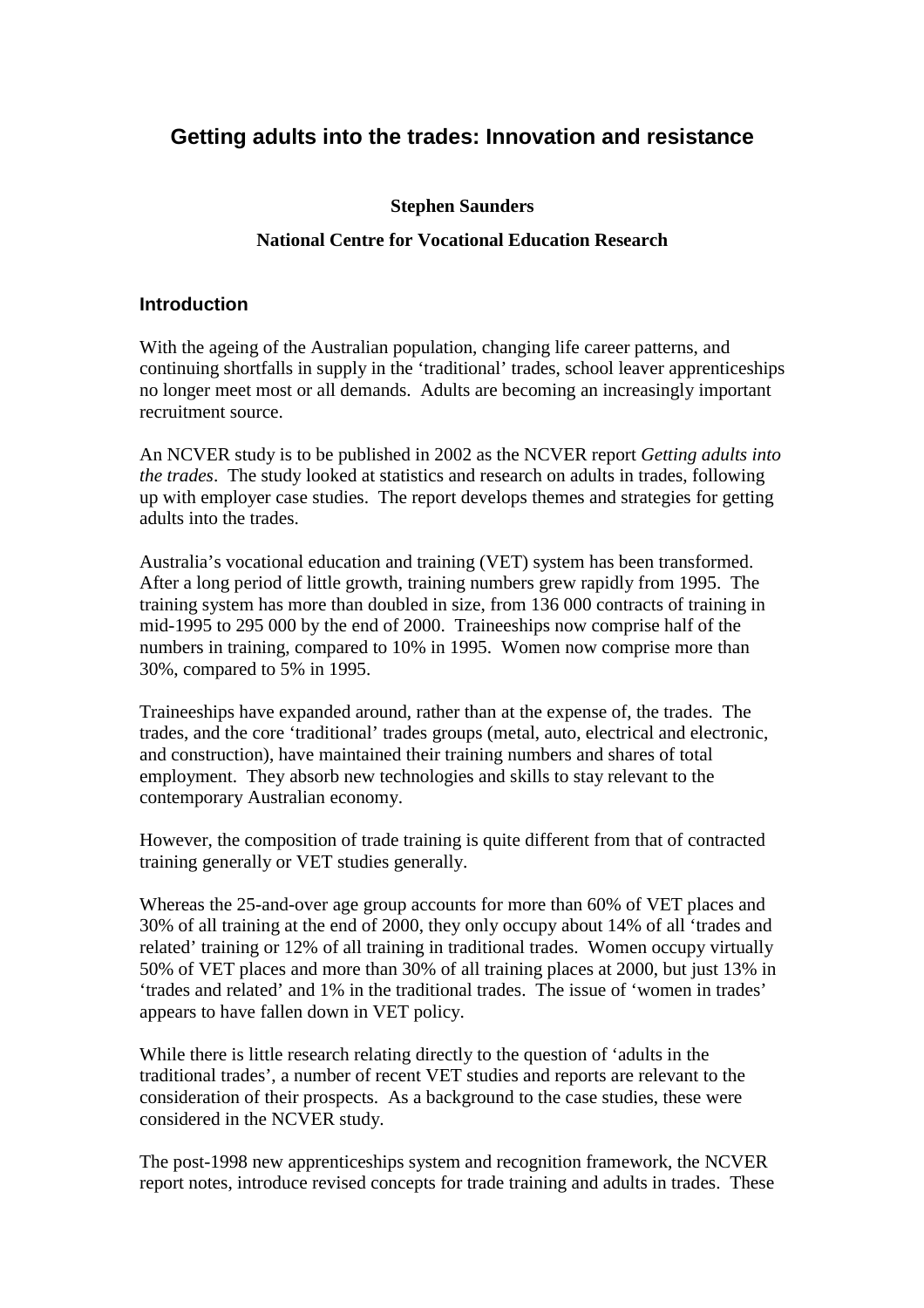include VET-in-Schools programs, 'user choice', new apprenticeships centres, and training packages with competency-based training. Rather than being derived from national VET policy prescriptions, the current interest in adults in trades appears to relate to the general ageing of the population and labour force, and to the supply−demand situations in the trades.

Studies show that the customary four-year trade indenture is a net cost to the firm, which may be borne in deference to social commitments to training or expectations of keeping on the apprentice. Employer costs are higher in the 'traditional' trades compared with others.

There is cautious experimentation with 'alternative pathways', but these are not common in the core 'traditional' trades. The rate of workforce replenishment into the 'traditional' trades through formal apprenticeships remains consistently low, about 2% per annum. It is not surprising, therefore, that shortages might continue, or that non-apprenticeship or adult training pathways might open up over time. Recent national industry-sponsored studies on trade skill shortages highlight the importance of adult training opportunities in this context.

For the employer-focused case studies, 16 companies in all States and the ACT, employing adult apprentices in the 'traditional' trades, were surveyed. Questions were directed to firms' apprentice managers, to their training providers and adult apprentices. The sample was representative of the 'traditional' trades workforce, with manufacturers and group training companies being prominent. About 7% of the firms' 1800 apprentices were over 25. Reflecting national statistics, very few were females.

While there are adult-friendly innovations, few of the companies could be said to have implemented a broad, or strategic, model for getting and retaining adults in their key trades.

About half of the companies still use TAFE as the main off-the-job provider, others redirecting training into group schemes or their own skills centres. New approaches to recruitment are boosting adult apprentice opportunities. A few companies primarily draw apprentices from annual school leaver intakes. Others may apprentice existing (adult) employees, or outsource recruitment to their group schemes.

A key point in the case studies is the adjustments that may or may not be made to accommodate 'high−low' adult apprentice wages. The wages tend to be 'high' from the employer perspective relative to junior rates, but 'low' from the apprentice perspective relative to adult wages generally. While this issue may not be getting much attention in formal industrial agreements, employers do make useful localised wage adjustments, particularly by keeping the adults on at their existing company wages or offering overtime.

When measured against the potentially positive impacts on training costs and skill shortages, acceleration of adult trade apprentices through wage and competency levels is uncommon. It may increase as trade-related training packages increase their market penetration.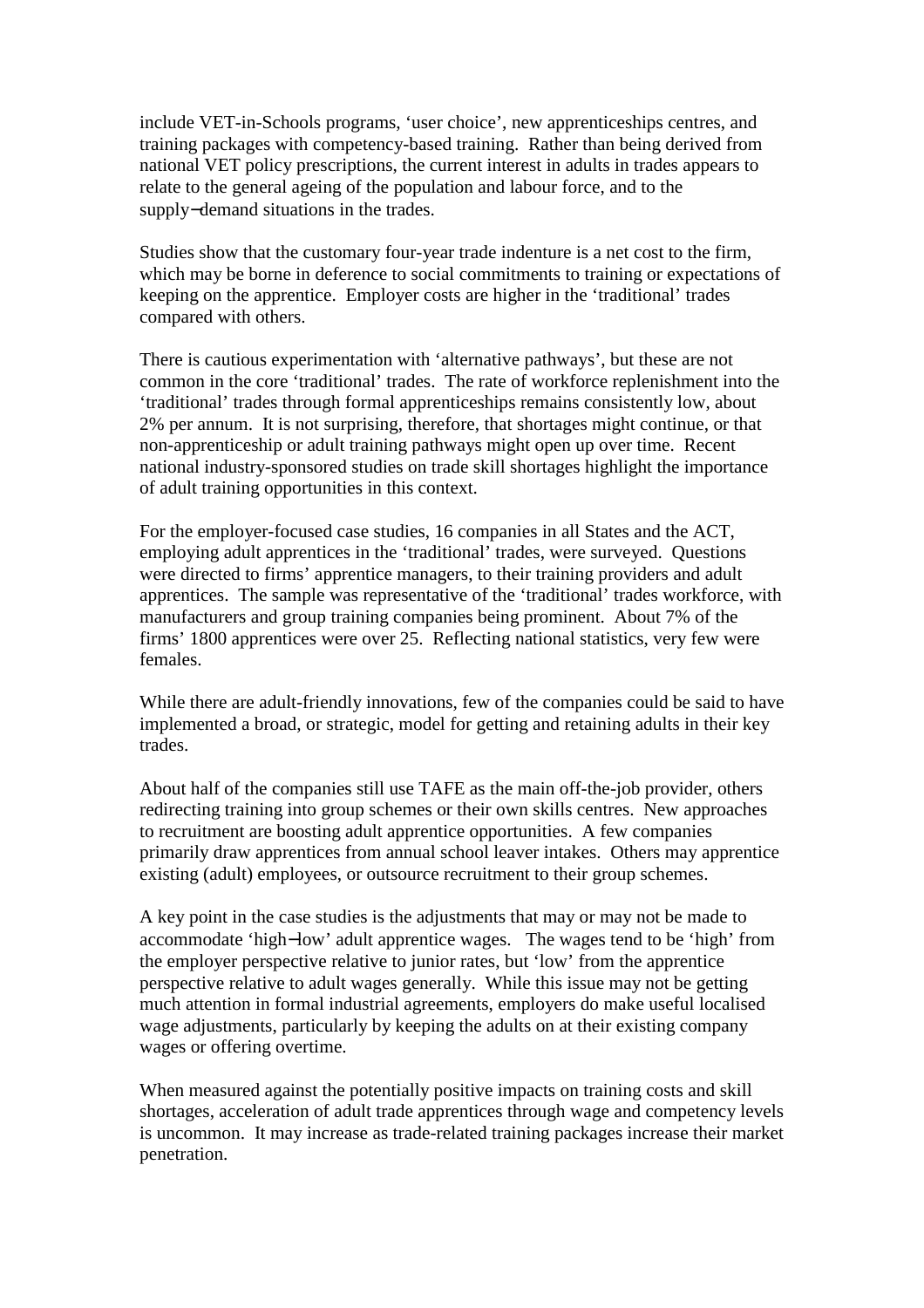Adult apprentices are completing individual blocks of training early, and to a limited extent may 'sign off' their entire indentures early. Some employers give their adult apprentices enhanced outcomes and opportunities, including 'dual ticketing' in metal and electrical trades, special projects and skills within the apprenticeship, or assistance with study towards post-trade management and professional jobs. Such opportunities can ease the financial or family difficulties that may be experienced through the previously mentioned 'low' wages.

Employers' and training providers' confidence in adult apprentices is not matched by a confidence that their numbers will rise. Adult apprentices are valued for their maturity, mentoring of younger colleagues, dependability and safety-consciousness. These positive features tend to outweigh any perceived workplace inflexibilities or learning difficulties.

Reflecting recent research, most companies report high training completion rates among adult apprentices. Unfortunately, they tend to use up suitable internal applicants quickly; moreover, they do not expect many more suitable external applicants to appear under current industrial conditions. Some employers urge extra government placement assistance, income support, or employer incentives, for adult apprentices. One calls for broad improvements in the support given to post-trade (adult) training and company training infrastructure.

Reinforcing employer views, training providers make a point of adult apprentices' contributions to class cohesion, discussion and outcomes. Astute training providers can adjust the learning materials or environment to suit adult apprentices, or may consciously pair adults with their peers or with juniors to improve class stability and learning outcomes.

The adult apprentices have diverse backgrounds. Some are classic 'second chance' apprentices or 'adult improvers', whose new skills build up smaller firms' quality and productivity. Others in larger firms are 'high achievers', including former VET or university students, with career and management aspirations. While praising employer and training provider support, interviewees baulk at the low wages or lengthy qualification periods.

The NCVER report recapitulates the main features of the research and case studies and develops concluding *themes and strategies* for getting adults into the trades.

## **Reviewing adult apprenticeship trends and policy**

This theme originates from a comparison of adult apprenticeship trends and the treatment of adult training issues in VET policy. Recent adult and female gains are much lower in the 'traditional' trades than in training generally, and the case studies do not suggest further strong gains, although adults can make particular contributions to skill gaps and shortages. The following actions are suggested for more intensive policy scrutiny of adult training:

- More intensive reporting of trends in adult and adult female apprenticeships
- Emphasising, in VET performance measurement, adult training priorities and outcomes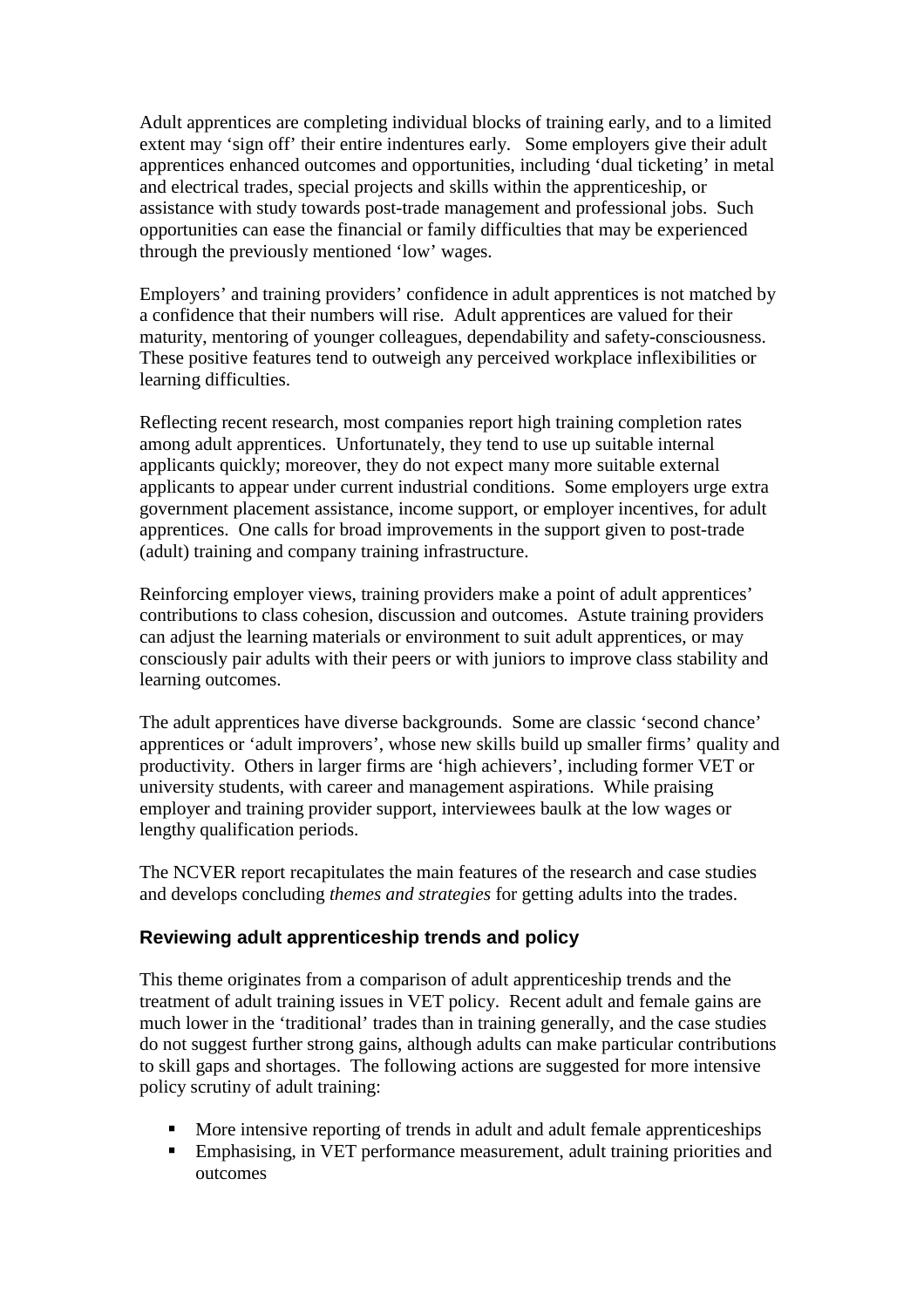Possible indicative targets for adult and adult female training in 'traditional' trades.

## **Managing adult apprentice costs and wages**

This theme results from case-study findings that 'high−low' adult apprentice wages are a key disincentive to increased numbers. The case studies reinforce research findings that training and adult training needs are not prominent issues in industrial agreements. Employers commonly make practical wage or overtime adjustments to help adult apprentices through, but reductions in the indenture period are uncommon. The following industrial and training actions are suggested for managing adult apprentices' costs and increasing their numbers:

- Encouraging the practice of employing adult apprentices on equivalent company wages
- Re-examining relevant trade awards for fair variations to accommodate adult apprentices
- Compensating 'low-wage' adult apprentices with shorter indentures or enhanced skilling
- Enhancing the employer incentives that attach to adult apprentices in trades.

# **Broadening adult trade and skill pathways**

This issue relates to the evidence of progress with, but constraints to, adult apprentice pathways in trades. Statistically, non-trade pathways to skills are increasing in volume. In the case studies, innovations with training providers, recruitment, wage and competency progressions, enhanced skill and post-trade career progressions, all benefit adult trade apprentices. The following actions are suggested to broaden adult trade and skill pathways:

- Developing and documenting 'model' pathways for adults in 'traditional' trades
- Increasing pre-vocational and non-trade adult pathways towards the 'traditional' trades
- Introducing forms of enterprise training support to boost adult and post-trade training
- Considering forms of adult employer or adult study benefits for the post-trades areas.

# **Training adult apprentices for skill gaps and shortages**

This theme relates to the potential of adults towards ameliorating recurrent undersupplies and skill shortages in the 'traditional' trades, where annual replenishment rates through formal apprenticeship barely reach 2%. In view of their high training completion rates and capacity to fill different skill and career niches in enterprises and industries, adults can make a greater contribution to meeting skill shortages. The following actions are suggested:

Investigation, and promotion, of high adult apprenticeship completion rates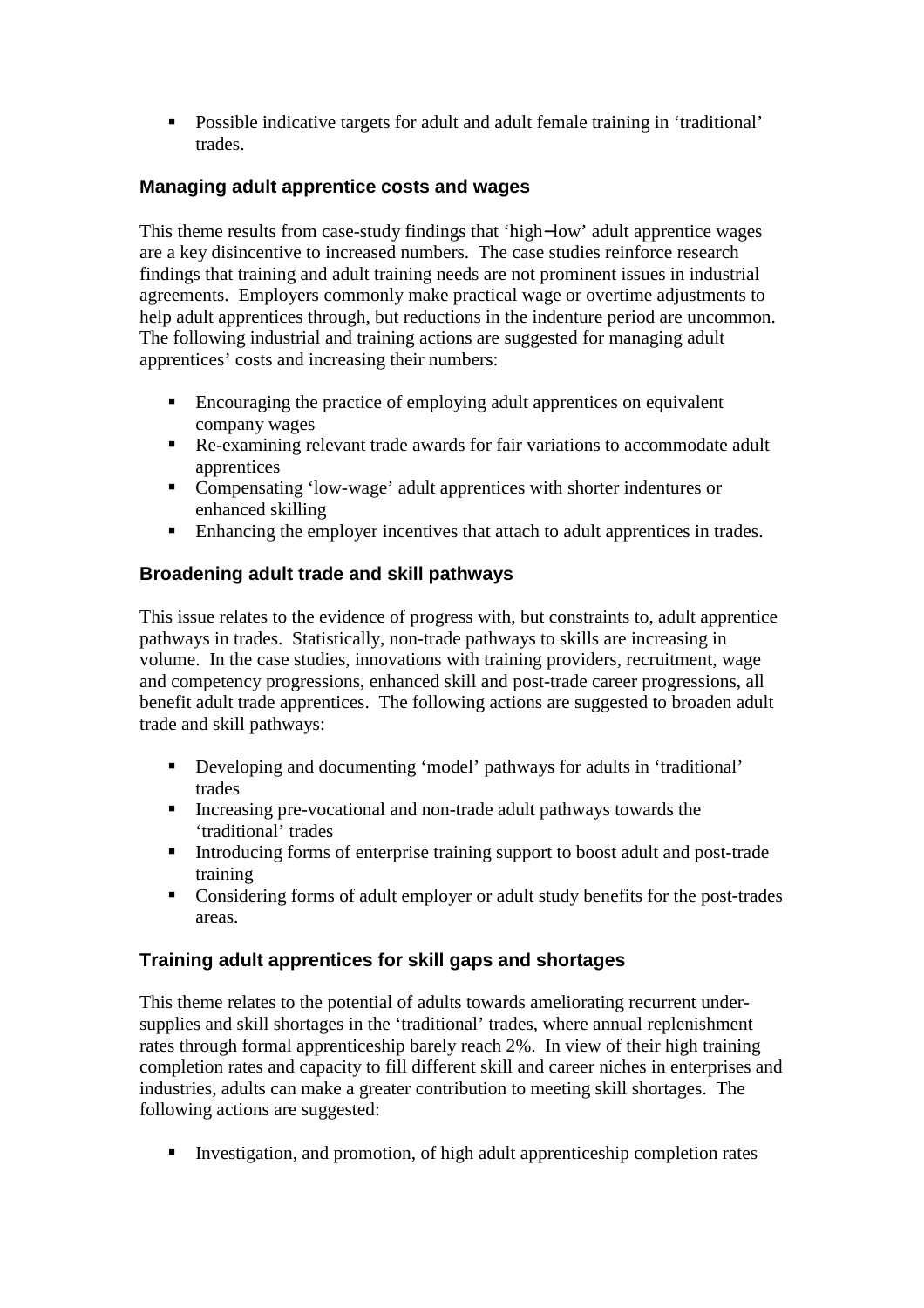- **Promotion to industry of adults as a supply group for niche trade and post**trade markets
- Adult trade and skill pathways that respond to national industry skill shortage studies.

## **Adult apprentices contributing to cohorts' training outcomes**

The case studies demonstrate that adult trade apprentices raise the quality of on- and off-the-job training in their work and class groups. Adult apprentices are seen as committed, and dependable, valued as role models for juniors and for their high training completion rates. Training providers promote, and may adjust the learning environment for, the contribution that adults can make to class cohesion and outcomes. These actions are suggested:

- More research of adult apprentice impacts on cohorts' training quality and outcomes
- **Promoting adult apprentices' beneficial work and classroom influences to** industry.

## **References**

AIG (Australian Industry Group) 2000, *Engineering skills shortages*, AIG, Canberra. ANTA (Australian National Training Authority) 1998*, A bridge to the future:* 

- *Australia's national strategy for vocational education and training,* ANTA, Brisbane.
- 2000a, *Alternative pathways to AQF certificate III qualifications in trade occupations*, ANTA national project managed by WA Department of Training, ANTA, Brisbane.
- Callan, VJ 2000, *Report on apprenticeship and traineeship non-completions*, Department of Employment, Training and Industrial Relations, Brisbane.
- CLMR (Centre for Labour Market Research) 1997, *Evaluation of the impact of the financial incentives on the recruitment of entry level trainees*, Department of Employment, Education and Training, Canberra.
- Cully, M & Curtain, R 2001, *Reasons for new apprentices' non-completions,* NCVER, Adelaide.
- 2001, *Summary of the Commonwealth New Apprenticeships Incentives Programme, DETYA*, Canberra.
- DEWRSB (Department of Employment, Workplace Relations and Small Business) 2000, *DEWRSB job outlook: September 2000*, DEWRSB, Canberra.
- Dockery, AM, Kelly, R, Norris, K & Stromback, T 2001, *Cost and benefits of new apprentices,*Australian Labour Bulletin, vol 27, no 5, National Institute of Labour Studies, Adelaide.
- Electrotechnology Working Group 2000, *A report on skill shortages in electrotechnology*, Department of Education, Training and Youth Affairs, Canberra.
- Harris, R, Simons, M, Symons, H & Clayton, B 2001, 'Factors that contribute to retention and completion in apprenticeships and traineeships', in *Australian apprenticeships: Research readings*, NCVER, Adelaide, pp. 221−237.
- Kemp, D 1996, *Training for real jobs*, AGPS, Canberra.